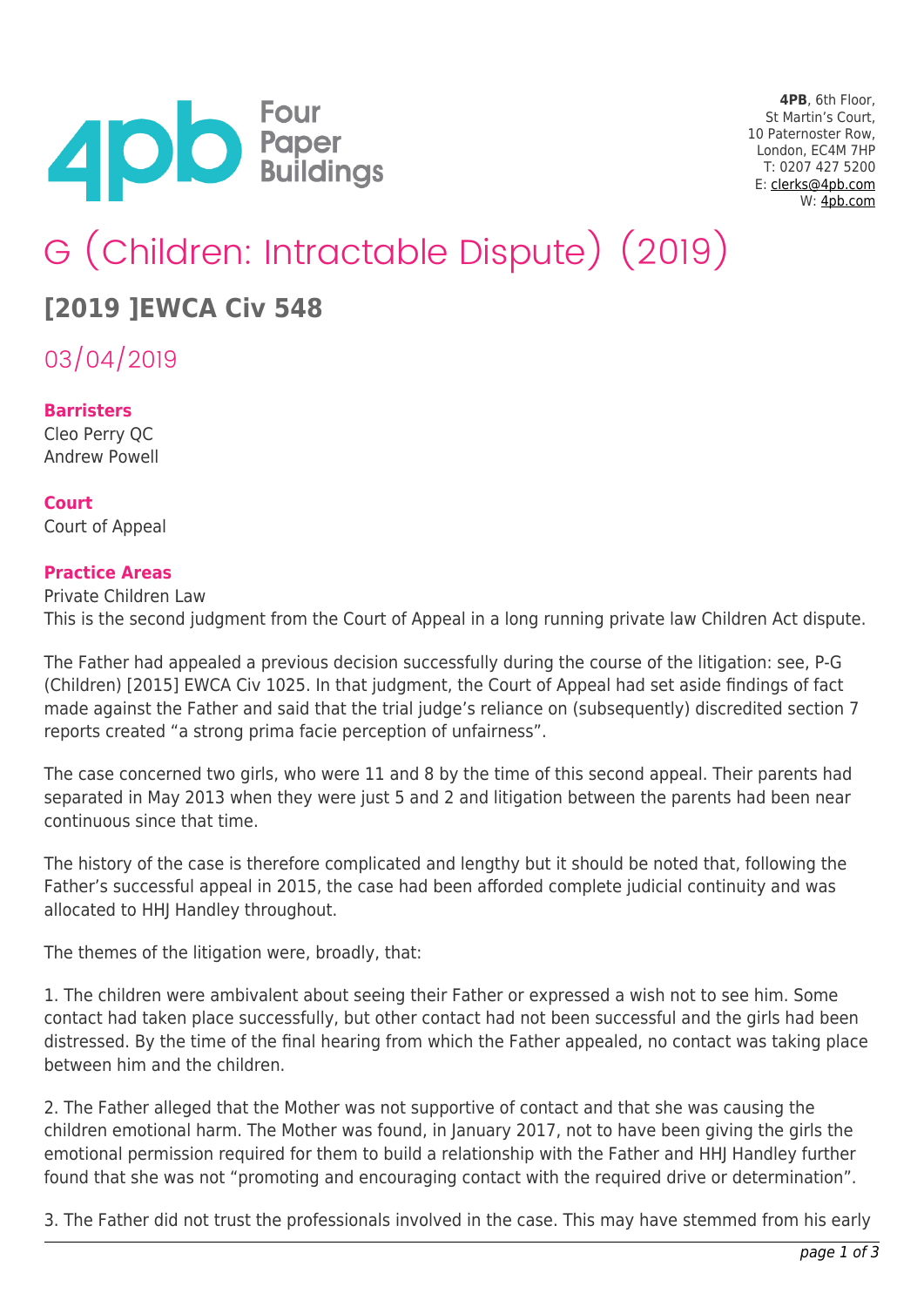experience (prior to the first appeal) of section 7 reports prepared by the local authority, about which he complained. The independent review conducted by the authority found that the reporter was biased, knowingly included untrue information, and accepted the truth of the mother's allegations before the fact-finding process had taken place. However, the Father's subsequent mistrust of professionals extended to each Guardian or case worker, the psychologist assessing the family and the Judge himself. The Father's relationship with the NYAS case worker had broken down to the extent that HMCTS acted as a middle man for the transfer of documents.

4. The Father was found to have lost sight completely of the children's welfare. He had, for example, at times refused supervised contact even when the children had asked to see him, because he felt it was unnatural. HHJ Handley found in April 2018 that:

"The father lacks insight into the children's welfare needs. He is unable to prioritise the children's welfare above his own wishes and goals. He harbours a deep-rooted sense of hostility to the mother to the extent that his behaviour is harmful to her emotional and psychological welfare and in consequence is likely and almost certainly going to impact upon her parenting and hence be damaging to the children."

The Court at first instance had been assisted by, and relied upon, an assessment of the family by Dr Jo Stevenson, a psychologist. Dr Stevenson gave evidence at the Final hearing and the Judge found her to be an impressive and child-focused witness.

From 2015 to April 2018, the litigation continued, with two particularly important hearings: one in January 2017 when the Judge broadly favoured the Father's case and made adverse findings against the Mother and one in April 2018 in which the Judge found against the Father, made an order for very limited indirect contact only, and made a section 91(14) order against the Father. The Judge in his final order made it clear that the Court hoped that the Father would follow Dr Stevenson's recommendations and seek therapeutic intervention such that his relationship with the children might eventually be re-established. It was against this latter decision that the Father appealed.

The Father's grounds of appeal are summarised at paragraph 39 of the judgment, and separated into four strands:

- (1) Procedural issues of unfairness and delay:
- (2) Compartmentalisation and inconsistency:
- (3) Not pursuing all reasonable routes to maintaining contact:
- (4) A s.91(14) order was disproportionate:

The Court of Appeal ultimately dismissed the Father's appeal. Lord Justice Peter Jackson concluded that, "… since 2015 the Judge has diligently and sympathetically attempted to revive the father's relationship with his children but has been forestalled by the mother's earlier lack of support for contact and by the father's increasingly extreme attitude." After considering each strand of appeal in detail, the Court notes at paragraph 69 that:

"In the end, the Judge's fundamental findings

(a) that the children would suffer emotional harm if they were placed with the father or required to have direct contact with him against their wishes, and